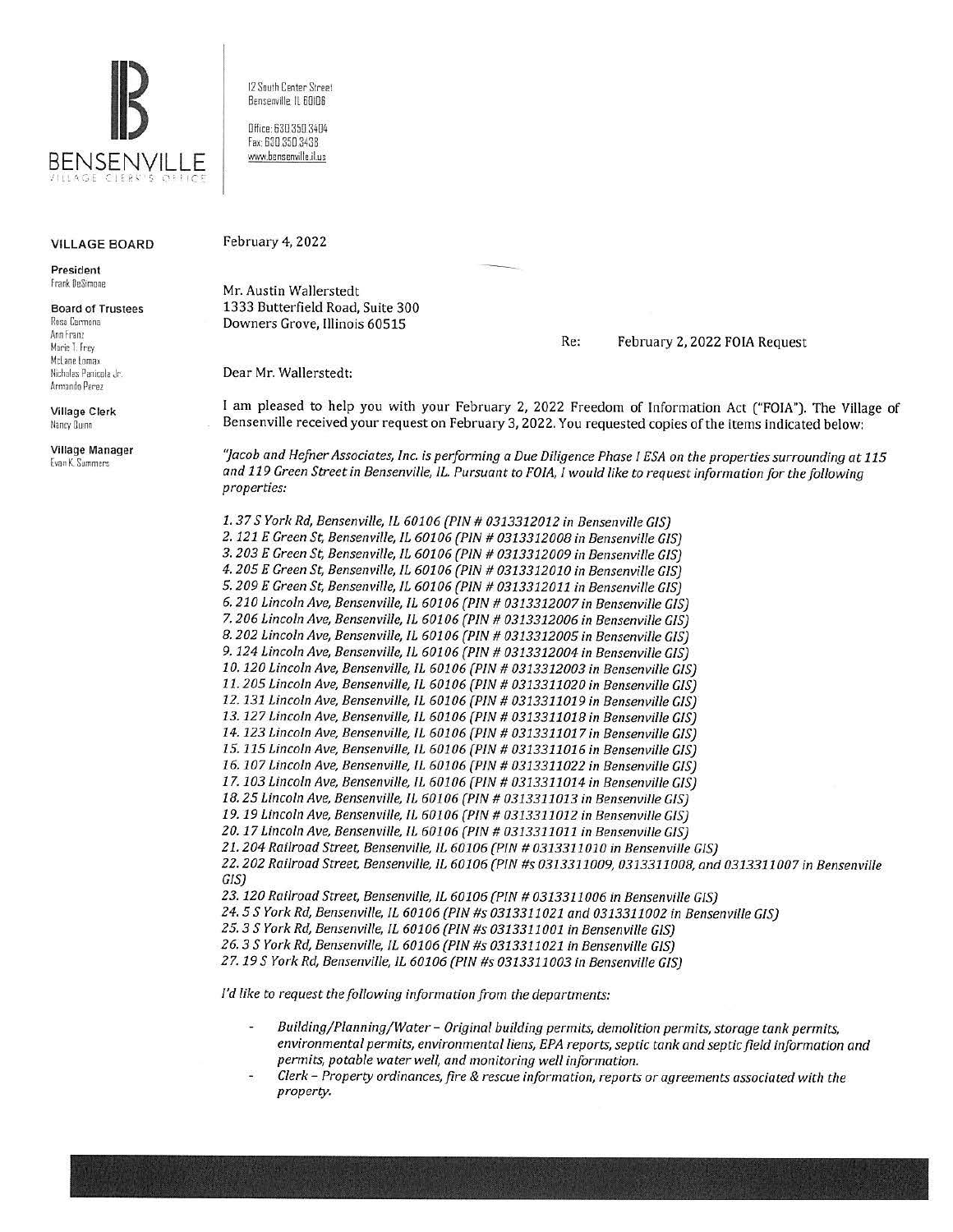- *Public Works Sewer and water permit info, maps, plans, and operational info.*   $\omega$
- *Fire* & *Rescue Storage tank information, hazardous material storage information, emergency spill response information, and community Right-to-Know programs under SARA Title Ill.*
- *Health Environmental health complaints and property records regarding permits, tests, well & septic* i. *systems."*

After a search of Village files, there were no records found responsive to your request.

In regards underground/aboveground storage tanks and hazardous materials; please check with the Illinois Fire Marshal's Office to conduct a search of their files.

Do not hesitate to contact me if you have any questions or concerns in connection with this response.

Very truly yours,

Corey/Williamsen Freedom of Information Officer VNage of Bensenville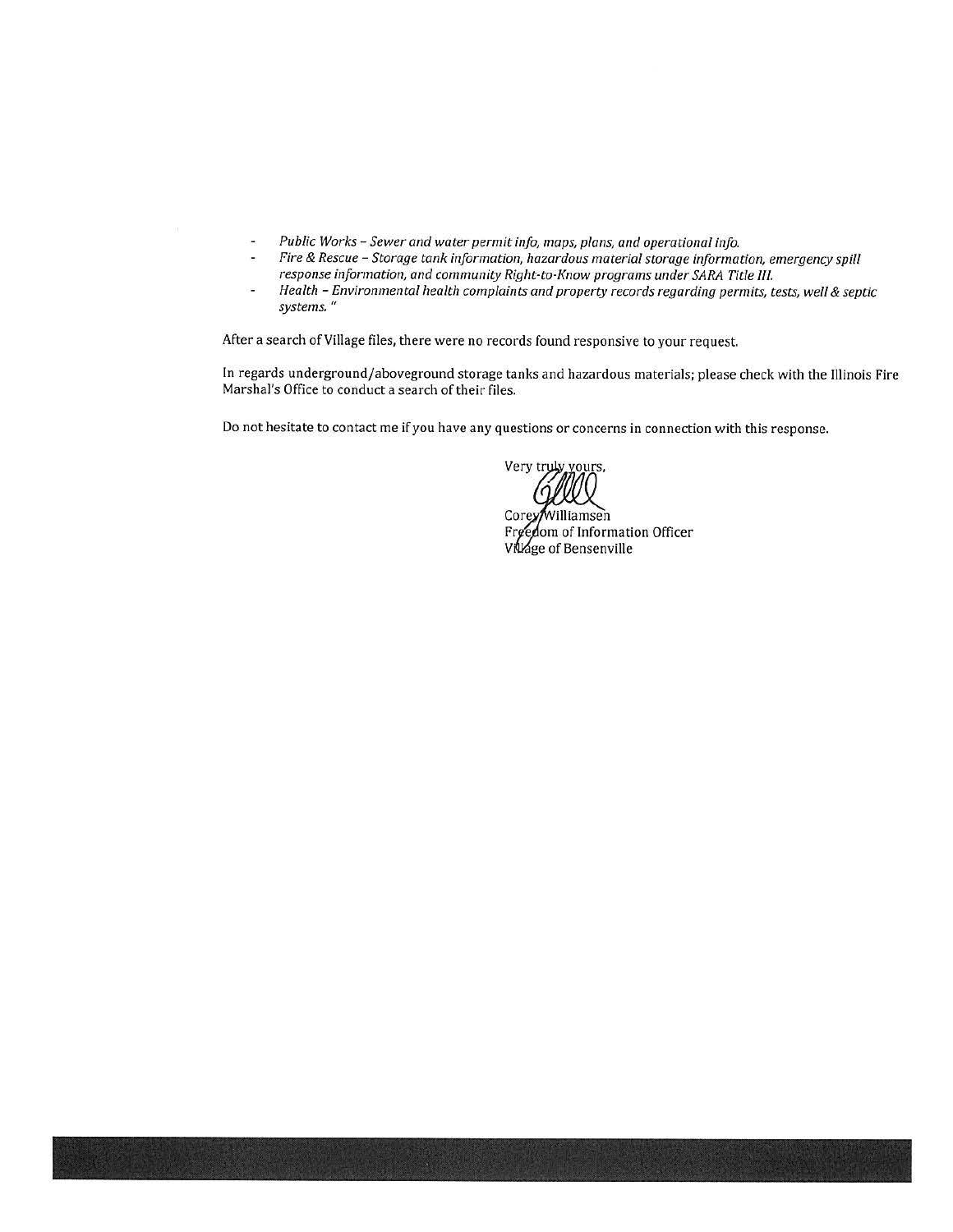**From: Sent: To:** 

Austin Wallerstedt <awallerstedt@jacobandhefner.com> Wednesday, February 2, 2022 6:52 PM FOIA Request **Subject:** FOIA Request - Surrounding Properties Near 155 & 199 St, Bensenville, IL

 $1056$ 

CAUTION: This email originated from outside of the organization.  $\frac{2}{3^{2}}$ 

Good evening,

Jacob and Hefner Associates, Inc. is performing a Due Diligence Phase I ESA on the properties surrounding at 115 and 119 Green Street in Bensenville, IL. Pursuant to FOIA, I would like to request information for the following properties:

1. 37 S York Rd, Bensenville, IL 60106 (PIN # 0313312012 in Bensenville GIS) 2. 121 E Green St, Bensenville, IL 60106 (PIN # 0313312008 in Bensenville GIS) 3. 203 E Green St, Bensenville, IL 60106 (PIN # 0313312009 in Bensenville GIS) 4. 205 E Green St, Bensenville, IL 60106 (PIN # 0313312010 in Bensenville GIS) 5. 209 E Green St, Bensenville, IL 60106 (PIN # 0313312011 in Bensenville GIS) 6. 210 Lincoln Ave, Bensenville, IL 60106 (PIN# 0313312007 in Bensenville GIS) 7. 206 Lincoln Ave, Bensenville, IL 60106 (PIN# 0313312006 in Bensenville GIS) 8. 202 Lincoln Ave, Bensenville, IL 60106 (PIN # 0313312005 in Bensenville GIS) 9. 124 Lincoln Ave, Bensenville, IL 60106 (PIN# 0313312004 in Bensenville GIS) 10. 120 Lincoln Ave, Bensenville, IL 60106 (PIN # 0313312003 in Bensenville GIS) 11. 205 Lincoln Ave, Bensenville, IL 60106 (PIN# 0313311020 in Bensenville GIS) 12. 131 Lincoln Ave, Bensenville, IL 60106 (PIN# 0313311019 in Bensenville GIS) 13. 127 Lincoln Ave, Bensenville, IL 60106 (PIN# 0313311018 in Bensenville GIS) 14. 123 Lincoln Ave, Bensenville, IL 60106 {PIN# 0313311017 in Bensenville GIS) 15. 115 Lincoln Ave, Bensenville, IL 60106 (PIN # 0313311016 in Bensenville GIS) 16. 107 Lincoln Ave, Bensenville, IL 60106 (PIN# 0313311022 in Bensenville GIS) 17. 103 Lincoln Ave, Bensenville, IL 60106 (PIN# 0313311014 in Bensenville GIS) 18. 25 Lincoln Ave, Bensenville, IL 60106 (PIN# 0313311013 in Bensenville GIS) 19. 19 Lincoln Ave, Bensenville, IL 60106 (PIN# 0313311012 in Bensenville GIS) 20. 17 Lincoln Ave, Bensenville, IL 60106 (PIN# 0313311011 in Bensenville GIS) 21. 204 Railroad Street, Bensenville, IL 60106 (PIN# 0313311010 in Bensenville GIS) 22. 202 Railroad Street, Bensenville, IL 60106 (PIN #s 0313311009, 0313311008, and 0313311007 in Bensenville GIS) 23. 120 Railroad Street, Bensenville, IL 60106 (PIN # 0313311006 in Bensenville GIS) 24. 5 S York Rd, Bensenville, IL 60106 (PIN #s 0313311021 and 0313311002 in Bensenville GIS) 25. 3 S York Rd, Bensenville, IL 60106 (PIN #s 0313311001 in Bensenville GIS) 26. 3 S York Rd, Bensenville, IL 60106 (PIN #s 0313311021 in Bensenville GIS) 27. 19 5 York Rd, Bensenville, IL 60106 (PIN #s 0313311003 in Bensenville GIS)

I'd like to request the following information from the departments:

- Building/Planning/Water-Original building permits, demolition permits, storage tank permits, environmental permits, environmental liens, EPA reports, septic tank and septic field information and permits, potable water well, and monitoring well information.
- Clerk Property ordinances, fire & rescue information, reports or agreements associated with the property.
- Public Works Sewer and water permit info, maps, plans, and operational info.